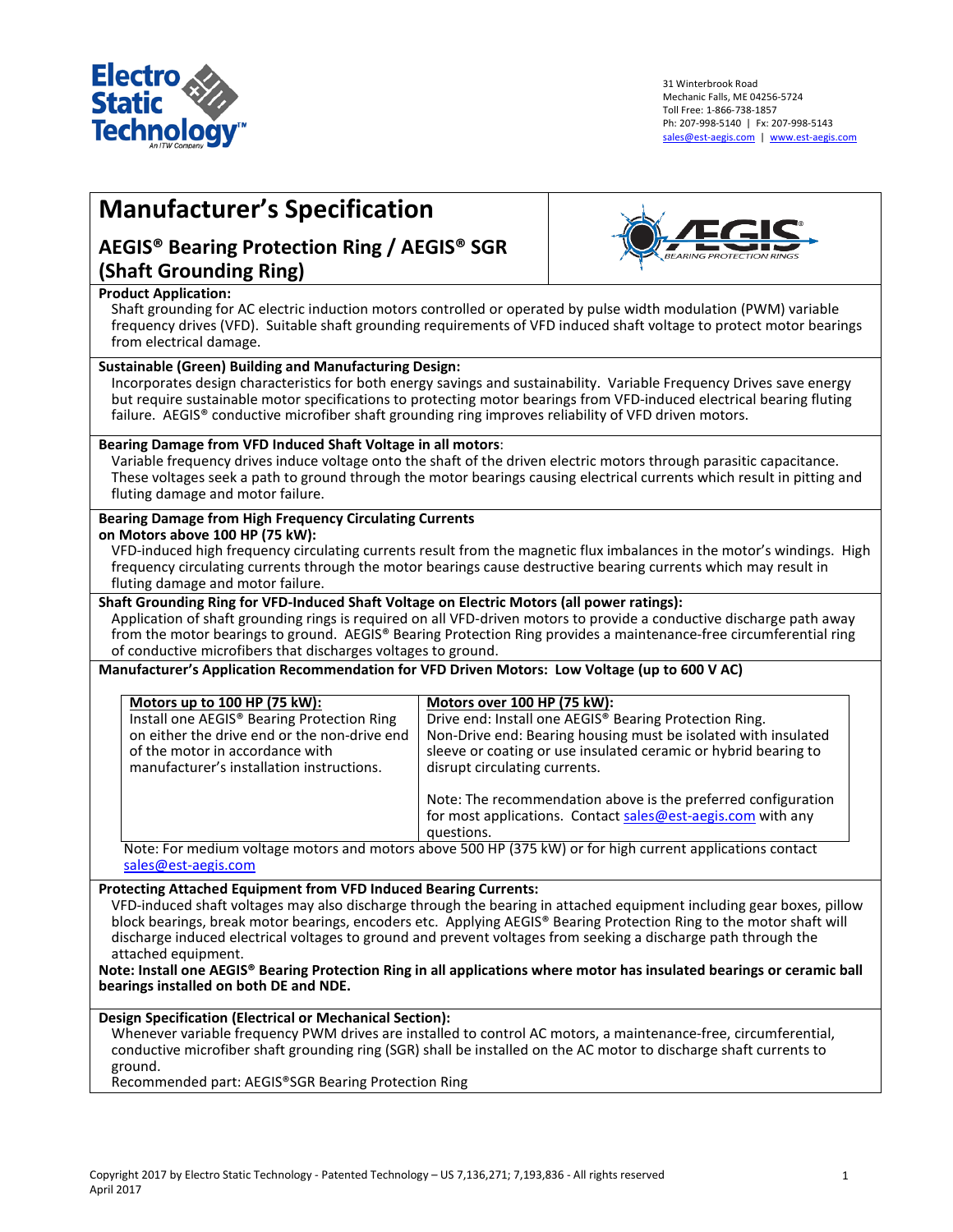

| <b>Application Specifications:</b>                                 |                                                                                                                                                                                                                                                                                                                                                                                                                                                                                                                                                                                                                                                                                                                  |
|--------------------------------------------------------------------|------------------------------------------------------------------------------------------------------------------------------------------------------------------------------------------------------------------------------------------------------------------------------------------------------------------------------------------------------------------------------------------------------------------------------------------------------------------------------------------------------------------------------------------------------------------------------------------------------------------------------------------------------------------------------------------------------------------|
| <b>Shaft Surface Condition:</b>                                    | Shaft surface must be conductive and be free of any coatings or finishes that reduce<br>conductivity. In most cases, standard steel shaft finish from motor manufacturer is suitable<br>for AEGIS® shaft grounding ring installation, however environmental factors could create a<br>potential for decreased conductivity on the shaft of the motor by formation of a non-<br>conductive surface layer such as rust or oxidation. Maintaining a conductive shaft surface is<br>required to allow efficient discharge of VFD-induced shaft voltage to the AEGIS® Bearing<br>Protection Ring.<br>Recommend applying AEGIS® CS015 Colloidal Silver Shaft Coating to the motor shaft surface                        |
| <b>Shaft Surface finish:</b>                                       | prior to installing AEGIS® SGR.<br>Ra 130 micro-inch finish or better.                                                                                                                                                                                                                                                                                                                                                                                                                                                                                                                                                                                                                                           |
|                                                                    | If a non-conductive corrosion forms on the motor shaft such as rust or other oxidation:                                                                                                                                                                                                                                                                                                                                                                                                                                                                                                                                                                                                                          |
| <b>Shaft Surface</b><br><b>Maintenance</b><br><b>Requirements:</b> | (1) Unfasten the AEGIS® ring from the motor end bracket by removing the screws and<br>brackets.<br>Slide the ring away from the motor housing.<br>(2)<br>(3) Using very fine grit (#220 - #240) sand remove any non-conductive corrosion from the<br>area where the fibers touch the shaft.<br>(4) Apply AEGIS® Colloidal Silver Shaft Coating (PN: CS015) to the shaft surface and allow to<br>dry.<br>(5) Reinstall the AEGIS® Ring.                                                                                                                                                                                                                                                                           |
| <b>AEGIS<sup>®</sup> Conductive Shaft</b>                          | Applied to the motor shaft to enhance the conductivity of the motor shaft surface and help                                                                                                                                                                                                                                                                                                                                                                                                                                                                                                                                                                                                                       |
| <b>Surface Coating (Colloidal</b><br>Silver CS015):                | prevent non-conductive corrosion by filling in the machined surface with engineered silver<br><1 um flake. Silver is applied 360 degrees around the motor shaft where the fibers are in<br>contact with the shaft. Silver particles are polished into the shaft surface by the AEGIS® SGR<br>conductive microfibers.<br>• RECOMMENDED: (1) All AEGIS® installations for motors below 100HP (75kW);<br>$(2)$ All<br>motors between 100-500 HP (75-375 kW) when non-drive end bearing is insulated and<br>AEGIS® SGR is on opposite end<br>• REQUIRED: (1) Motors with cylindrical bearing; (2) Vertical Motor applications; (3)<br>Critical Applications; (4) Voltage > 600 V; (5) Power rating > 500 HP (375 kW) |
| <b>Fiber Flexibility:</b>                                          | AEGIS® Rings are constructed with patented AEGIS® FiberLock™ channel to allow conductive<br>microfibers to bend and flex within their elastic design limits. Multiple rows of fibers are<br>distributed 360 degrees inside the FiberLock™ channel to provide maximum shaft surface<br>contact. Fiber length is designed with an optimal shaft overlap.                                                                                                                                                                                                                                                                                                                                                           |
| <b>Fiber wear:</b>                                                 | Usually less than 0.001"[0.03mm] in 10,000 hours. Fiber wear length designed for expected<br>life 200,000+ hours based on testing. Wear rate may vary depending on conditions in<br>individual applications. Fibers retain contact/noncontact function.                                                                                                                                                                                                                                                                                                                                                                                                                                                          |
| <b>Friction:</b>                                                   | Little or no frictional axial or radial fiber pressure applied to shaft. Extremely light contact<br>only. Designed for minimal friction with no reduction in motor performance.                                                                                                                                                                                                                                                                                                                                                                                                                                                                                                                                  |
| <b>AEGIS® Ring Maintenance</b><br><b>Requirements:</b>             | The AEGIS® Ring does not require maintenance. The shaft must remain conductive for shaft<br>current discharge.                                                                                                                                                                                                                                                                                                                                                                                                                                                                                                                                                                                                   |
| Replacement                                                        | Install new AEGIS® Ring whenever bearings are replaced on inverter-driven motors.                                                                                                                                                                                                                                                                                                                                                                                                                                                                                                                                                                                                                                |
| <b>Oil and Grease on Motor</b><br>Shaft:                           | Small amounts of oil and/or grease are acceptable if the shaft surface remains conductive.<br>Fibers are designed to maintain contact with the motor shaft and "sweep" oil away from<br>surface.                                                                                                                                                                                                                                                                                                                                                                                                                                                                                                                 |
| Dirt/dust:                                                         | Small amounts of dust and/or small particles are acceptable. Fibers "sweep" particles from<br>shaft surface during operation. Shaft surface must remain conductive.                                                                                                                                                                                                                                                                                                                                                                                                                                                                                                                                              |
| <b>Eccentricity</b>                                                | 0.010" [0.25mm] Total Indicator Runout in area where AEGIS® Ring is installed                                                                                                                                                                                                                                                                                                                                                                                                                                                                                                                                                                                                                                    |
| <b>Directional rotation:</b>                                       | Motor may be operated in clockwise or counter clockwise rotation. Motor may change<br>directional rotation without limitations.                                                                                                                                                                                                                                                                                                                                                                                                                                                                                                                                                                                  |